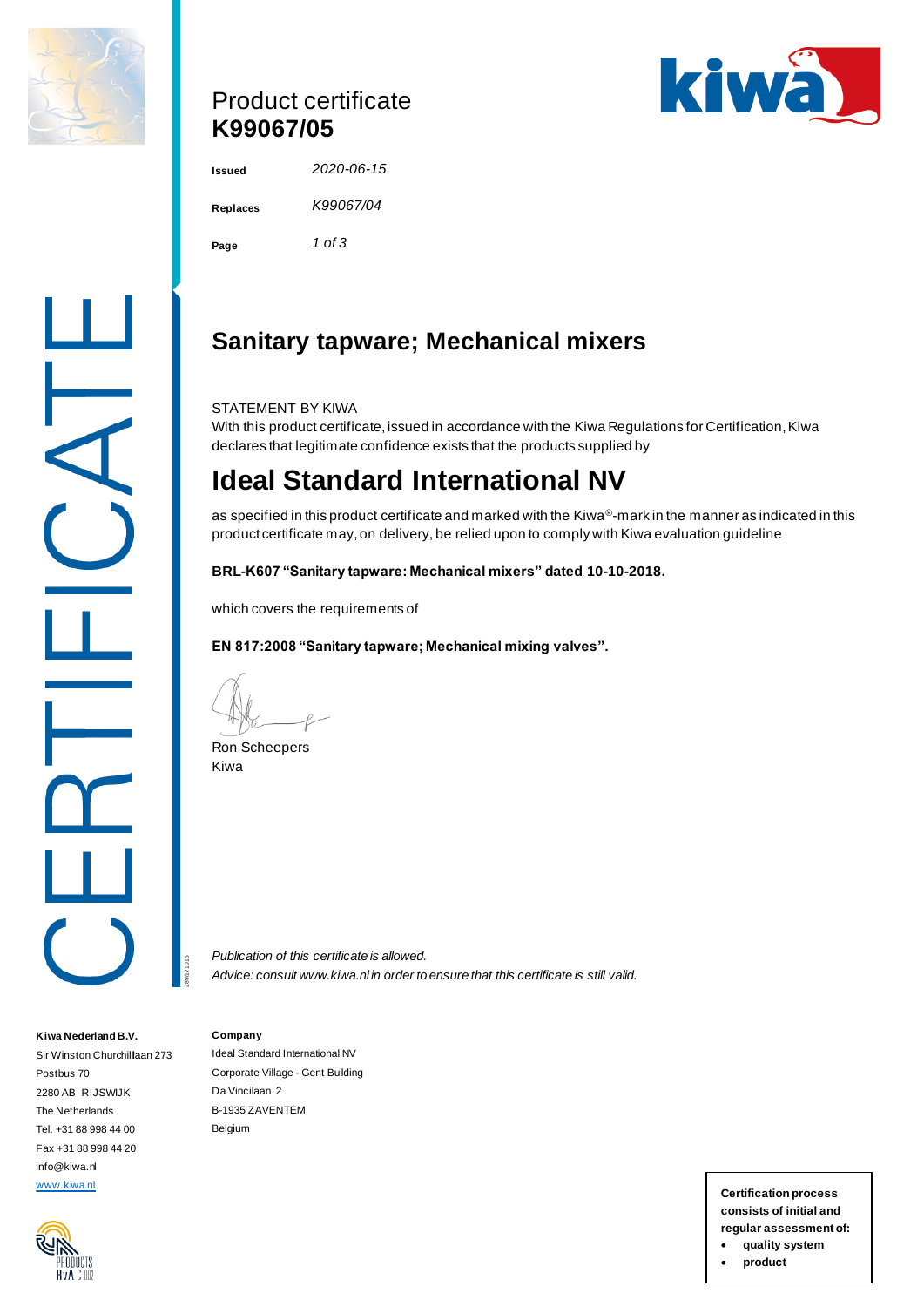## Product certificate **K99067/05**

page 2 of 3

## Sanitary tapware; Mechanical mixers

#### **Technical specification**

The products mentioned below belong to this certificate;

#### **SERIES CERAFLEX**

| F1756AA | Basin mixer      |
|---------|------------------|
| F1757AA | Basin mixer      |
| F1758AA | Basin mixer      |
| F1759AA | Basin mixer      |
| F1760AA | Basin mixer      |
| F1761AA | Basin mixer      |
| F1763AA | Bath/Showermixer |

#### **SERIES CONNECT AIR**

F1751AA Basin mixer

#### **SERIES GEOMETRY A4**

| F1765AA | Kitchen mixer                         |
|---------|---------------------------------------|
| F1766AA | Kitchen mixer with extractable outlet |
| F1767AA | Kitchen mixer with extractable outlet |

Basin mixer Basin mixer Basin mixer Basin mixer Kitchen mixer

Kitchen mixer

#### **SERIES NIMBUS BLUE**

| F2959AA |  |
|---------|--|
| F2960AA |  |
| F2961AA |  |
| F2962AA |  |
| F2963AA |  |
| F2964AA |  |

#### **SERIES JOY**

| BC851AA | Basin mixer with pop-up outlet     |
|---------|------------------------------------|
| BC852AA | Basin mixer without pop-up outlet  |
| BC853AA | Vessel mixer with pop-up outlet    |
| BC854AA | Vessel mixer without pop-up outlet |